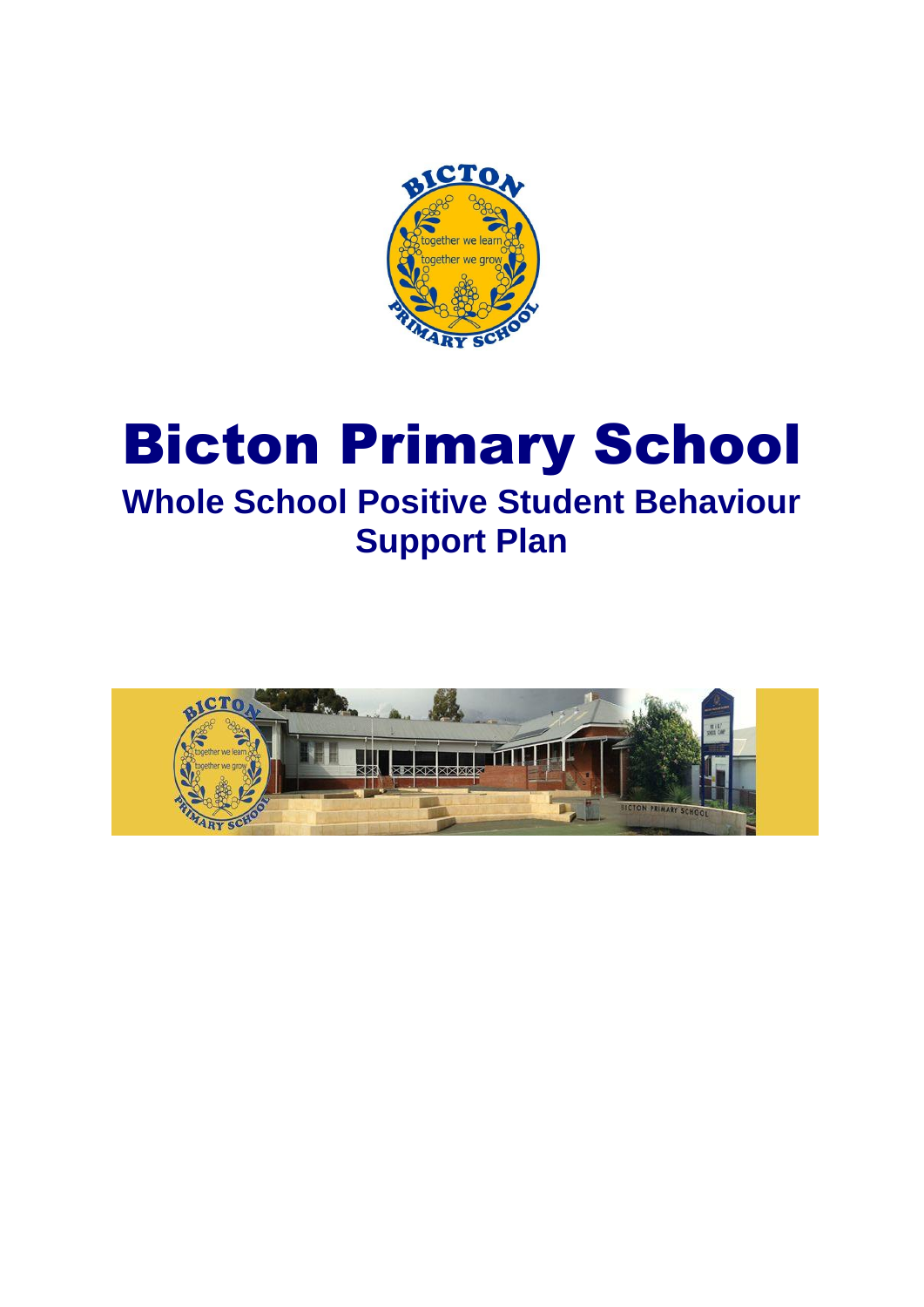

## **Our Bicton** To nurture, VISIO *inspire and* achieve success



**RESILIENCE** 

We nurture our students' social and emotional<br>kills so that they can be confident in themselves<br>and their decisions

**RESPECT** 

We treat ourselves, our peers, our community<br>and our environment with respect

**LEARNING** We challenge our students to be creative,<br>positive and independent thinkers who strive to reach their full potential

## **HAPPINESS**

We create an environment where our students<br>enjoy learning and can have fun

**INTEGRITY** 

We are committed to acting openly,<br>honestly and ethically

**IORKING OGETHER** 

ork together to achi<mark>eve</mark><br>and share success

## **RESPONSIBILITY**

We take responsibility for our decisions, our actions and their consequences

# **Our Bicton MISSION**

Bicton Primary School exists to develop our children to be creative, positive and independent people. We aim for personal excellence based on recognition of individual differences. supported by a positive learning

environment of developmentally appropriate instruction. Our school promotes a respectful, nurturing, and supportive environment. Each student's self-esteem is fostered by positive relationships with

students and staff. We strive to have our parents, teachers, and community members actively involved in our school life. By promoting high standards and expectations we all share the responsibility for achieving the school vision.

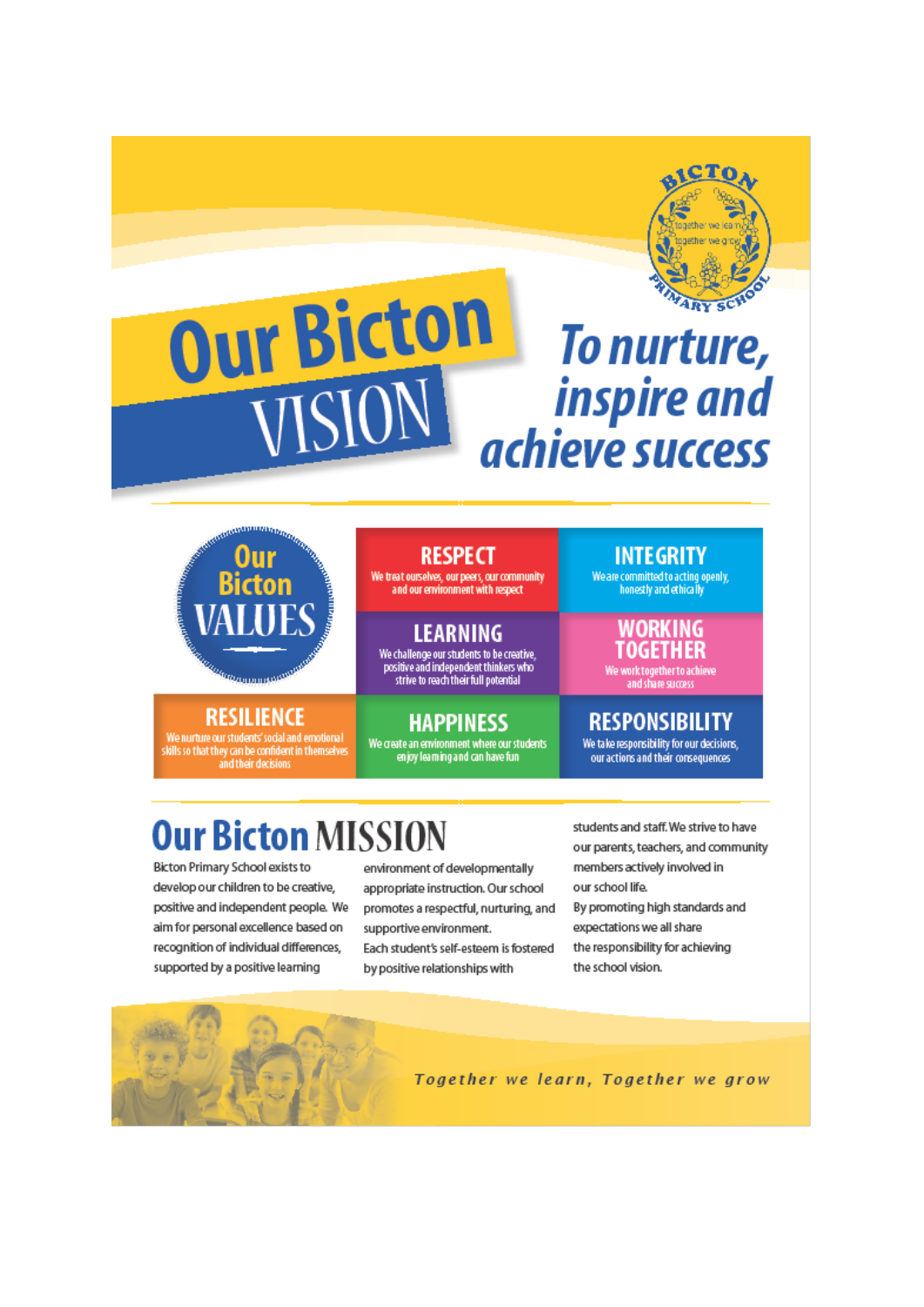## **BICTON PRIMARY SCHOOL POSITIVE BEHAVIOUR SUPPORT PLAN**

## **PURPOSE**

We want to maintain a culture in the school where students are actively engaged in the curriculum and are provided with interesting ways to learn; where they feel cared for by school staff and develop a sense of belonging to the school; and where teachers know them well, build on their strengths and encourage them to persist with tasks until they succeed.

To achieve our purpose we:

- create a safe and happy learning environment
- foster respect for individual differences
- are reflective of, and responsible for our own behaviour
- recognise the rights and responsibilities of all members of the school community
- co-operate with one another
- care for one another.

## **GUIDING PRINCIPLES**

To implement the whole school plan for positive student behaviour support we:

- make the best interests of the child a primary consideration;
- consider the safety and wellbeing of all school staff and all other members of the school community;
- maintain a positive school approach and the good order of the school;
- incorporate personalised adjustments based on student need;
- maintain cohesion of behaviour support for students across contexts and teachers;
- build consistency in behaviour support in and out of school, through liaison with parent(s) and community;
- are culturally, developmentally and psychologically appropriate;
- support the growth of self-regulation and peer regulation and reduce the need for adult intervention;
- use the least restrictive alternative that will prevent or de-escalate student conduct or emotional states that risk harm to self or others;
- take into account the agreed behaviour interventions or therapies provided by external practitioners or agencies;
- respond to the assessment of school behaviour data; and
- comply with the requirements detailed in the Positive Behaviour website.

## **SCHOOL EXPECTATIONS**

Our students have the responsibility to demonstrate communication and co-operative skills that contribute to interpersonal and group interactions by displaying appropriate:

- Safety
- Responsibility
- Respect
- Honesty
- **Colerance**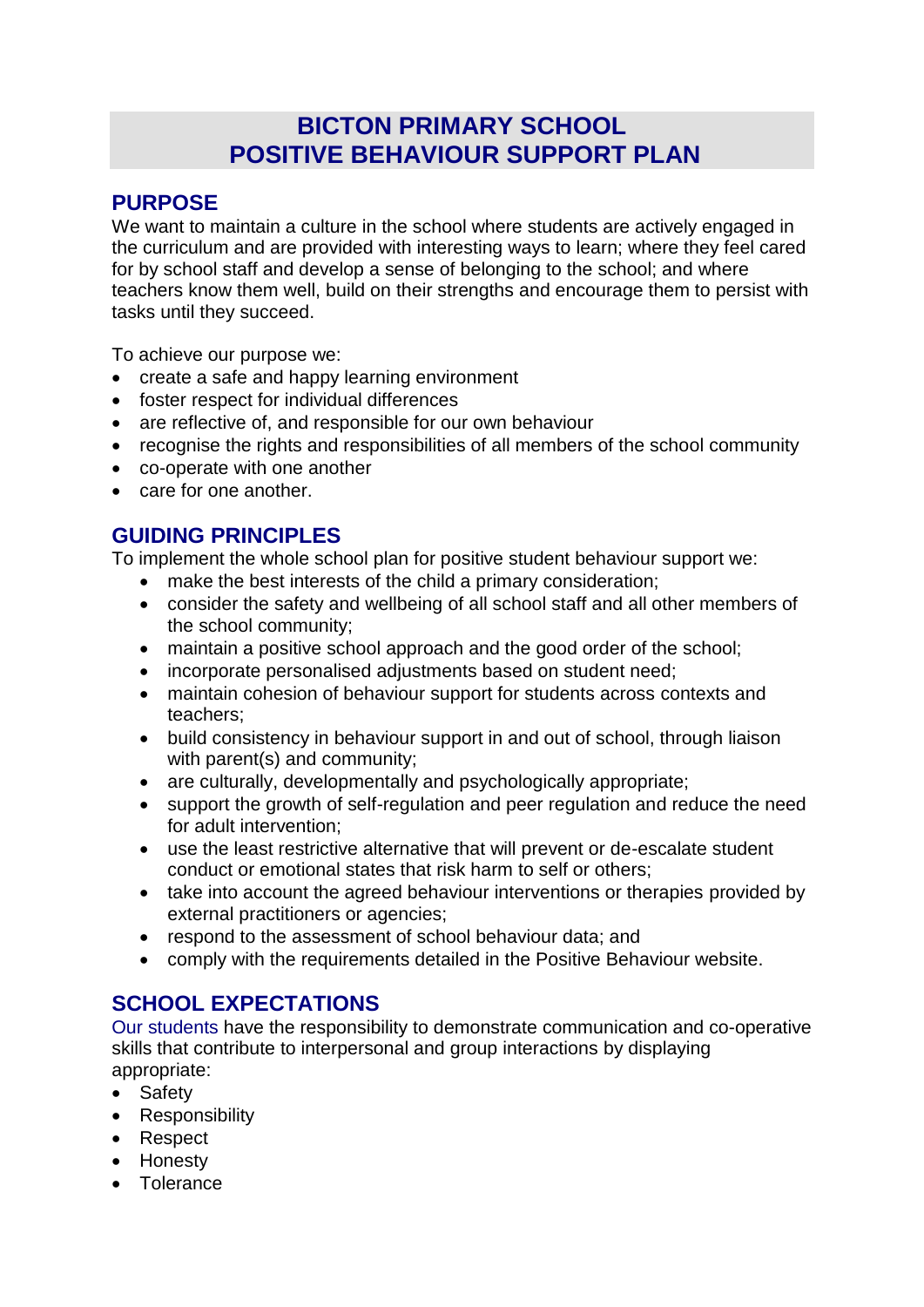- Self-management
- Friendship
- Cooperation

Our staff have the responsibility to:

- model respectful, courteous and honest behaviour;
- establish positive relationships with students and parents;
- ensure good organisation and planning that reflects the needs of the students;
- encourage and involve parents in the educational process;
- inform parents of their child's progress and behaviour;
- provide individual student behaviour support where the need is identified

Our parents have the responsibility to:

- ensure that their child attends school;
- support the school to maintain a positive and productive learning and teaching environment for all students;
- model respectful, courteous and honest behaviour;
- ensure that the school is informed of any conditions that may affect their child's learning:
- ensure that their child is provided with appropriate materials to make effective use of the learning environment;
- support the school in managing their child's behaviour so effective learning can take place for all students.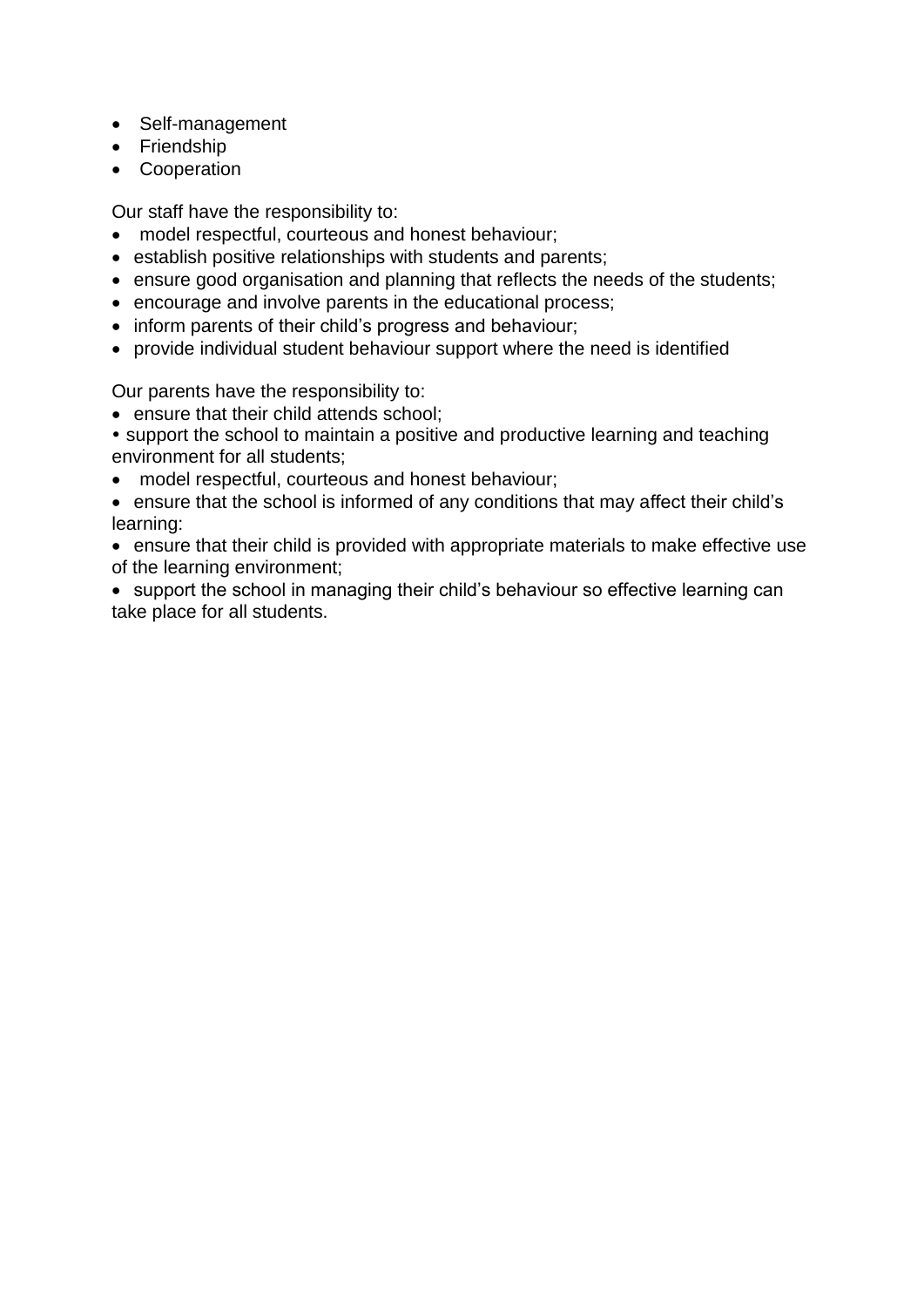### **CLASSROOM EXPECTATIONS**

Each teacher will, at the commencement of each school year, develop a classroom expectations in consultation with the whole school plan for positive student behaviour. The classroom expectations will be discussed regularly with the students. Verbal or visual prompts will be used to assist students with monitoring their own behaviour.

#### **Six Step Responsible Behaviour Support Plan for Classrooms**

To be used in conjunction with the teachers specific classroom behaviour support plan.

#### Step 1

#### Praise/Reminder of Rule/Proximity

Where a student is misbehaving, praise at least one other student, who is in close proximity. Praise the misbehaving student immediately they do something appropriate. Refer to class developed code of behaviour. Position yourself closely to the student who has misbehaved or is misbehaving.

#### Step 2

Warning According to established classroom management procedure

#### Step 3

Loss of Privilege

If misbehaviour continues the student will lose a privilege eg. Games, special activities. Class privileges are established within the classroom code of behaviour.

#### Step 4

Time Out Completed in the student's classroom with work.

#### Step 5

Time out in Buddy Class Disruptive student placed in buddy classroom with work, parents contacted and misbehaviour recorded on Integris.

Recommend the buddy class to be at least 2 years apart

The verandah is not to be used for these infringements.

#### Step 6

**Administration** 

Counselling, misbehaviour recorded on Integris, class work completed, reflection sheet, parent to be contact, possible meeting.

Consequences determined

#### Severe Clause

Student is sent straight to step 6. Teacher and Admin to manage the debrief of affected students and the class, inform parents of the severe incident to reduce rumour and follow up with protective behaviours, bystander information (see bullying policy) and possible counselling as required.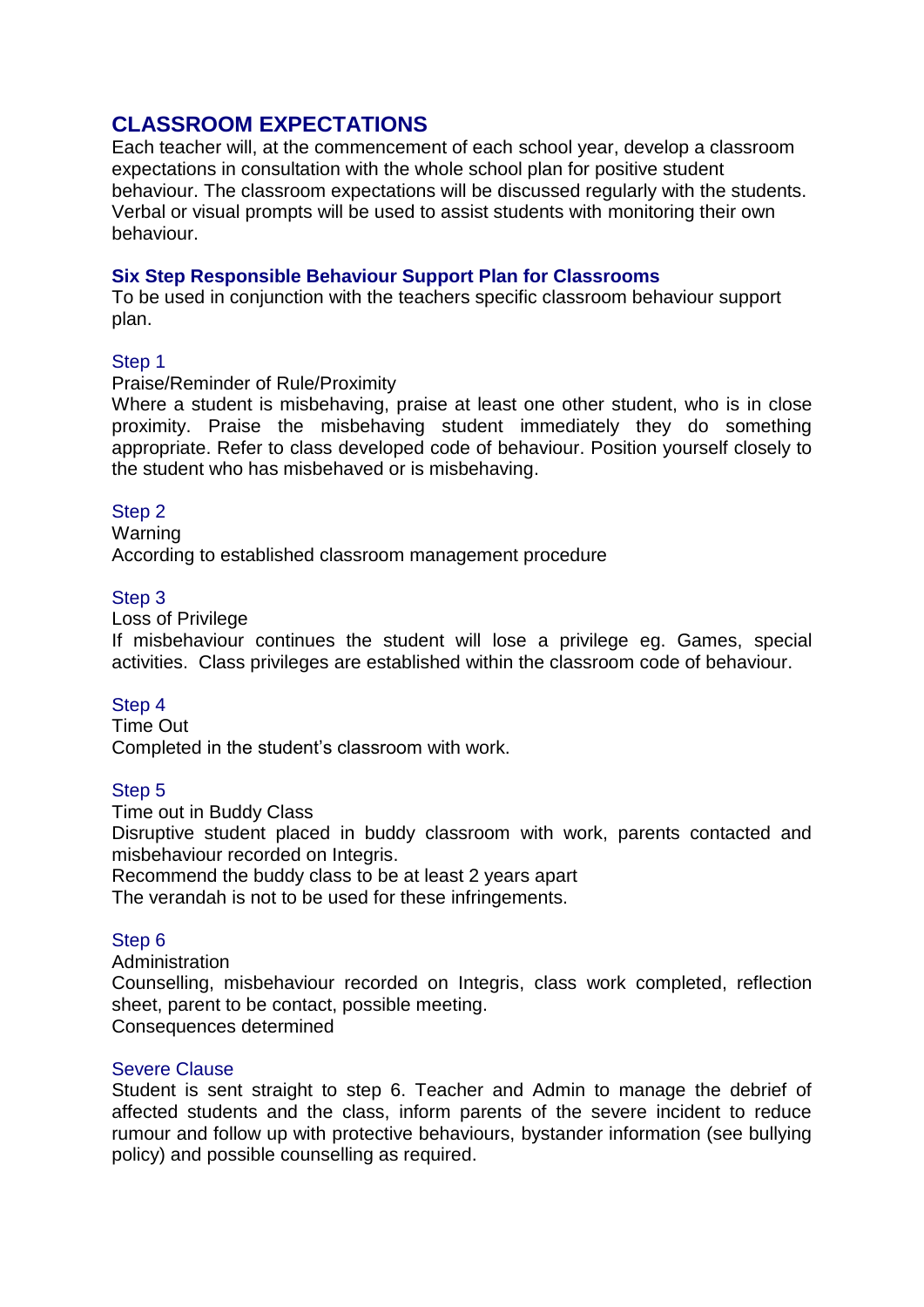#### Further support for students:

• Informal/formal contact with parents to inform the personalised behaviour support plan

 Enlist support from other staff eg School Psychologist, School Chaplain, Deputy Principal

- Case conference with teacher, parents, administration
- Individual student behaviour support plans to be implemented where the need is identified
- Monitoring student whose behaviour needs are not adequately met by the whole school support plan
- Referral to school psychologist or school chaplain
- Withdrawal or suspension-in school/out of school

## **PLAYGROUND EXPECTATIONS**

#### PLAYGROUND CONSEQUENCES

| <b>LEVEL</b>                                                                                                                                                                                                                                   | <b>ACTION</b>                                                                                                                                                                    |
|------------------------------------------------------------------------------------------------------------------------------------------------------------------------------------------------------------------------------------------------|----------------------------------------------------------------------------------------------------------------------------------------------------------------------------------|
| Level 1                                                                                                                                                                                                                                        | Verbal warning                                                                                                                                                                   |
| Minor behaviours which need correction                                                                                                                                                                                                         | When a student exhibits low-level and                                                                                                                                            |
| Minor behaviours are those that:                                                                                                                                                                                                               | infrequent problem behaviour, the first<br>response of school staff members is to                                                                                                |
| do not seriously harm others or<br>$\bullet$<br>cause staff to suspect that the<br>student may be harmed<br>do not violate the rights of others<br>$\bullet$<br>in any other serious way<br>are not part of a pattern of<br>problem behaviours | remind the student of expected school<br>behaviour, then ask them to change their<br>behaviour so that it aligns with our<br>school's expectations. It may involve an<br>apology |
| Level <sub>2</sub>                                                                                                                                                                                                                             |                                                                                                                                                                                  |
| Behaviours/actions that cause a degree                                                                                                                                                                                                         | Time out required under tree or                                                                                                                                                  |
| of risk to themselves or others<br>1. playing out of area, running on the<br>verandah or on bitumen &                                                                                                                                          | walks with duty teacher                                                                                                                                                          |
| pathways:                                                                                                                                                                                                                                      |                                                                                                                                                                                  |
| 2. no hat.                                                                                                                                                                                                                                     | No hat no play. Contact parents if<br>repeated                                                                                                                                   |
| Level <sub>3</sub>                                                                                                                                                                                                                             |                                                                                                                                                                                  |
| More serious breaches of behaviour<br>Major behaviours are those that:                                                                                                                                                                         | Student sent to verandah for detention or<br>administration. Recorded on Integris,<br>parent contacted                                                                           |
| significantly violate the rights of<br>others                                                                                                                                                                                                  |                                                                                                                                                                                  |
| put others / self at risk of harm<br>$\bullet$<br>may require the involvement of<br>school Administration.                                                                                                                                     |                                                                                                                                                                                  |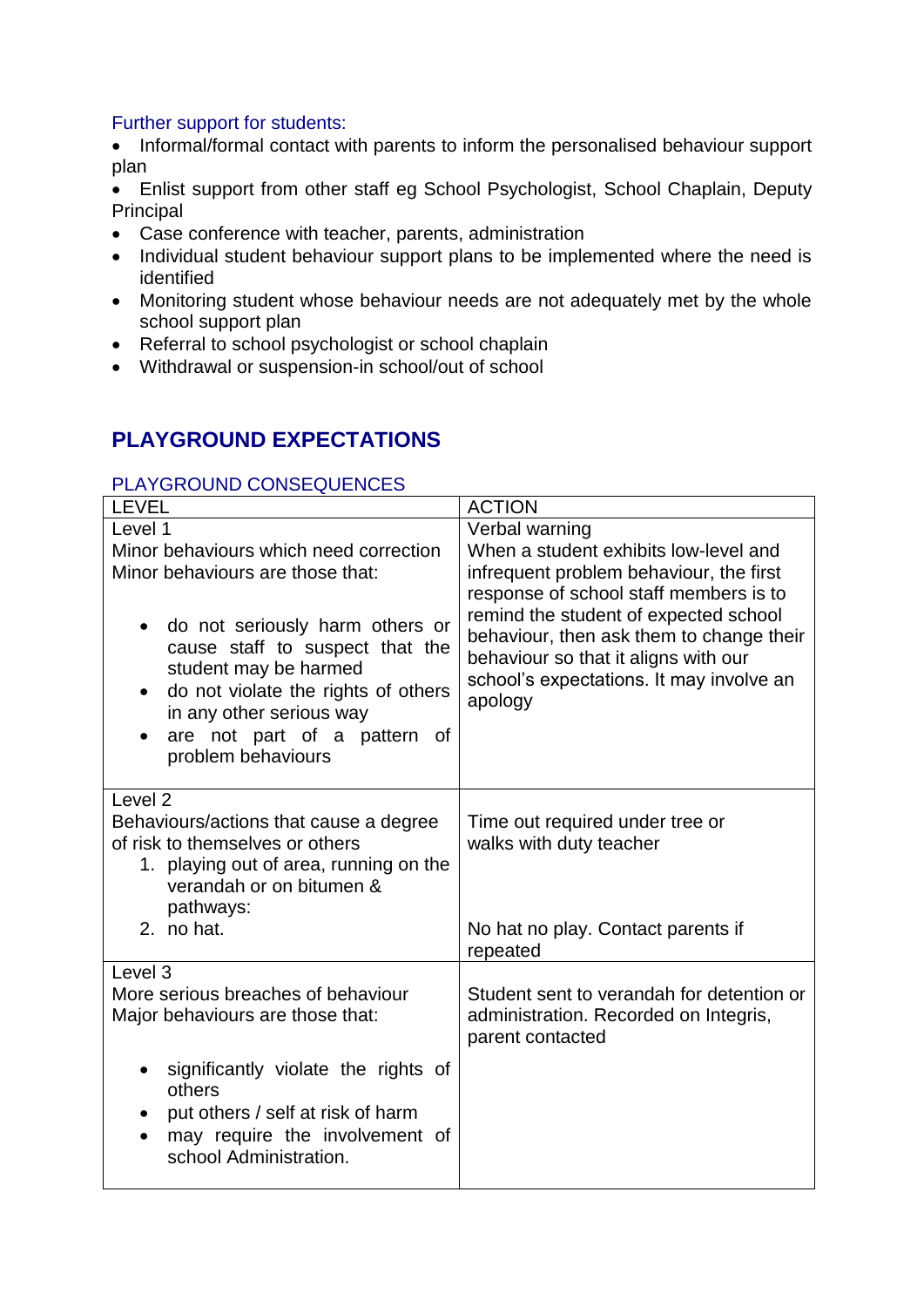## **RIGHTS AND RESPONSIBILITIES**

## *RIGHTS*

- to be safe
- to be respected and valued
- to be heard
- to learn in a caring, supportive, positive environment
- $\bullet$  to be happy
- to a learning environment that respects the individual
- to be able to achieve to their potential.

## *RESPONSIBILITIES*

- to listen to others
- to provide and maintain a safe school environment
- engage in safe practice
- to value others
- to model caring, supportive, positive behaviour
- to accept your role as a full participant in the learning process
- to be prepared
- to report unsafe practice and/or hazards
- to respect the rights and property of others
- to respect and be tolerant of individuality and difference
- to allow others to learn.

## **BUILDING ON A POSITIVE CULTURE**

#### WHOLE SCHOOL

- Values tokens. Drawn at assembly for prize
- Merit certificates
- Art/Music awards
- Birthday announcements PA and assembly
- Special events
- Aussie of the Month
- Free play session for faction with most values tokens
- Newsletter, commendation letter, thank you card acknowledgements
- Displays around school
- Free dress days

#### CLASSROOM

- Encouragement and praise
- Stickers and stamps
- Prizes
- Group/individual point systems
- Class raffles, lucky dip
- Students sent to admin for good work and behaviour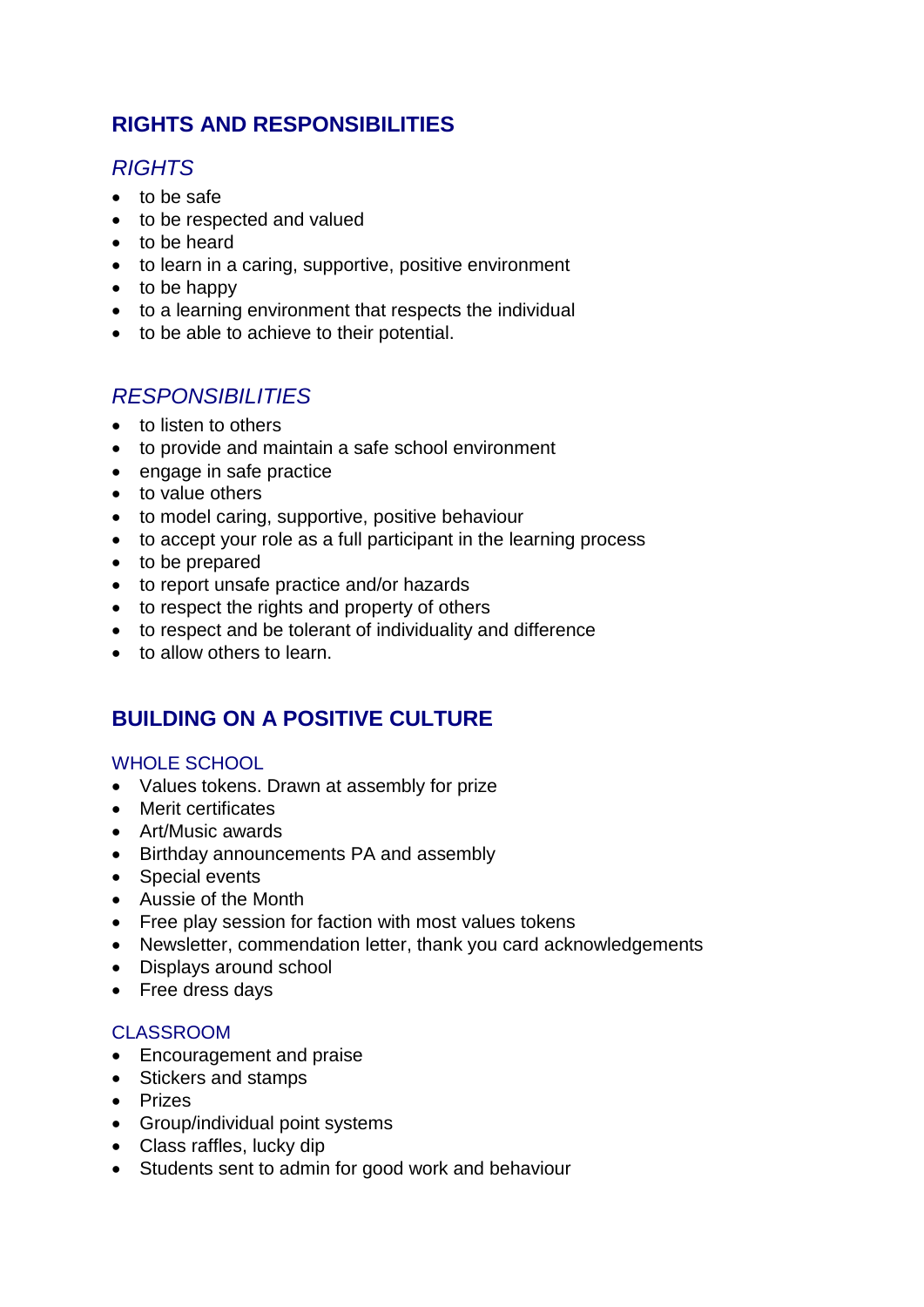- Free time
- Special activities
- $\bullet$  Personality of the week
- Special helpers
- Good behaviour cards and coupons

#### **OUTSIDE RULES**

Play ground areas announced daily on the PA Eating areas recess; around the tree, junior block, assembly area and lunch; assembly area, junior block and around tree Walking areas –pathways and bitumen unless in a game (not chasey) Before 8:30am-sit on verandah no equipment

#### **Other**

Specific operational planning is contained in the teacher SOPP file

This plan to be reviewed and updated annually at the mid-year review